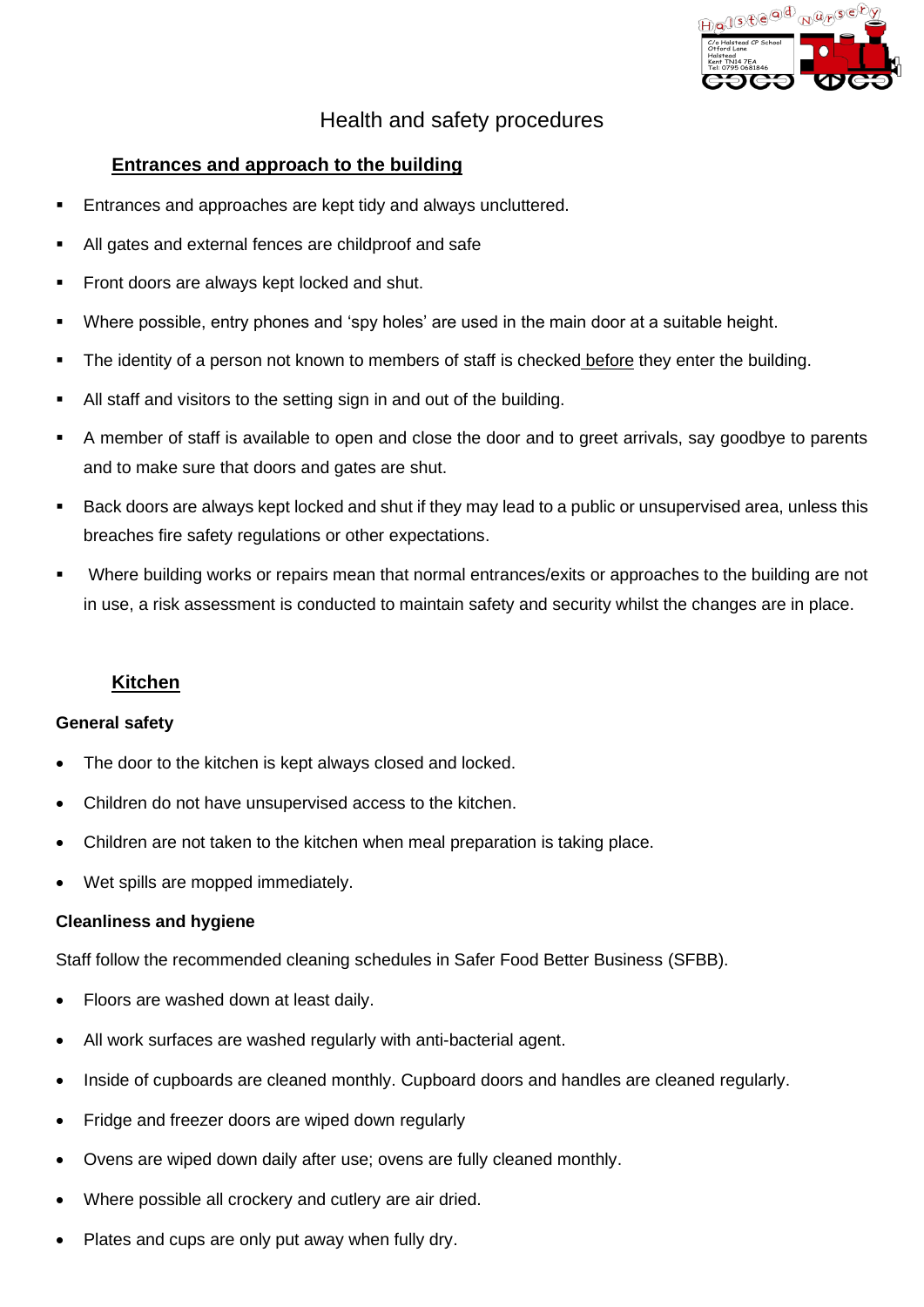

- Tea towels, if used, are used once. They are laundered daily.
- Any cleaning cloths used for surfaces are washed and replaced daily.
- Any repairs needed are recorded and reported to the manager.

#### **Further guidance**

Safer Food Better Business: Food safety management procedures and food hygiene regulations for small business: [www.food.gov.uk/business-guidance/safer-food-better-business](http://www.food.gov.uk/business-guidance/safer-food-better-business)

## **Staff cloakrooms**

- All areas are kept tidy and always uncluttered.
- Doors to staff/visitor toilets and cloakrooms are kept always shut and locked.
- Staff are provided with a secure area for storing personal belongings, including any medication they are taking.
- Staff/visitor toilets are cleaned daily using disinfectant.
- Toilet flush handles are disinfected daily.
- There is a toilet brush provided per toilet and separate cleaning cloth.
- Staff hand basins are cleaned daily using disinfectant. Separate cloths are used to clean basins etc. and are not interchanged with those used for cleaning toilets.
- Floors in staff toilets are washed daily.
- Mirrors and tiled splash backs are washed daily.
- Towels are provided for hand drying, and washed daily.
- Bins are provided for sanitary wear and cleared daily (or as per contract agreement).
- All bins are lined with plastic bags.
- Members of staff who are cleaning toilets wear rubber gloves that are kept specifically for this purpose to prevent cross contamination.

#### **Maintenance and repairs**

Any faulty equipment or building fault is recorded, and action taken.

Any area that is unsafe because repair is needed, such as a broken window, should be made safe and separated off from general use.

- Any broken or unsafe item is taken out of use.
- Any specialist equipment (e.g. corner seat for a disabled child) which is broken or unsafe should be returned to the manufacturer or relevant professional.
- Any item that is beyond repair is condemned and disposed of appropriately.